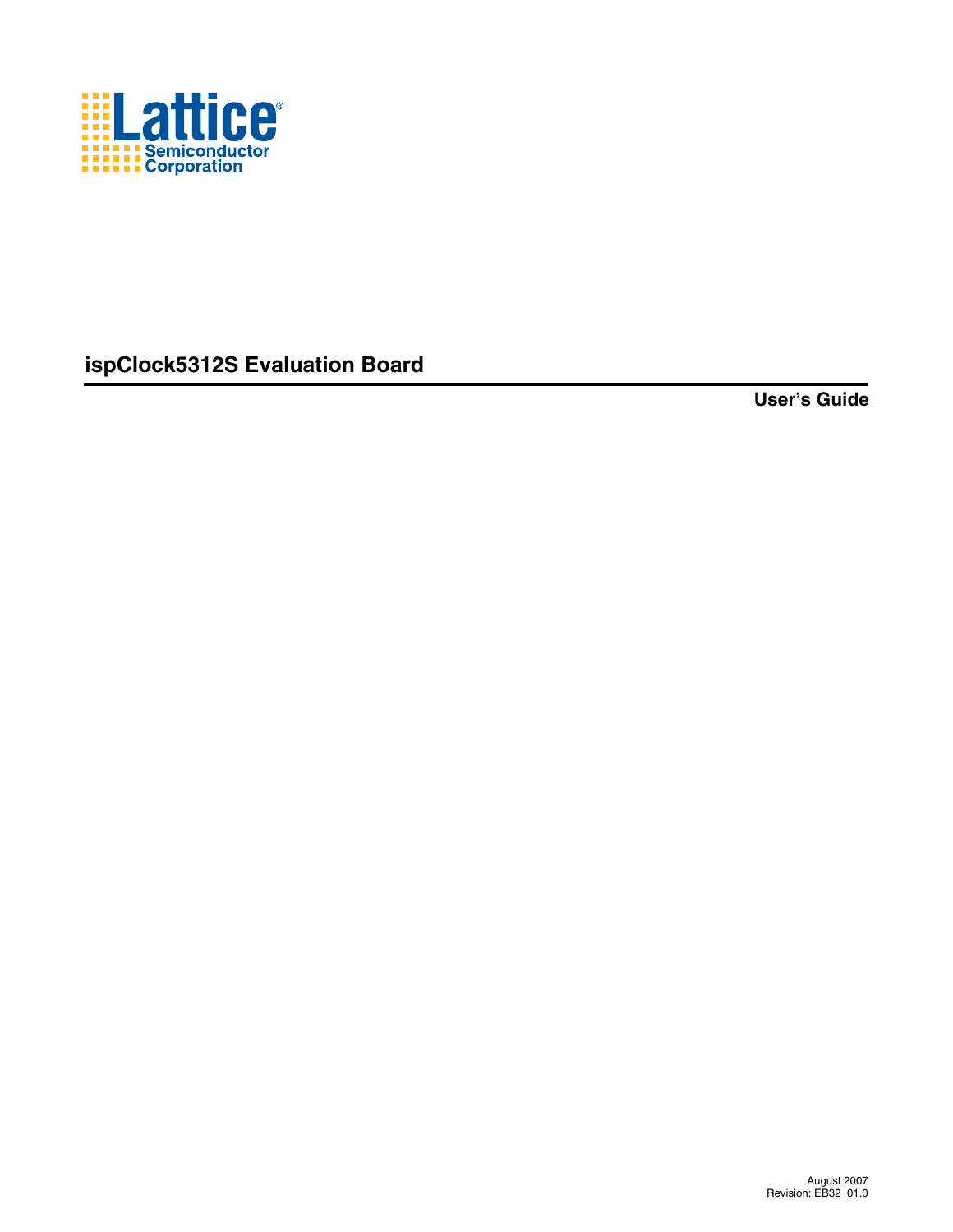## **Introduction**

The family of ispClock™5300S devices from Lattice Semiconductor Corporation provide in-system-programmable zero delay universal fan-out buffers for use in clock distribution applications. Single-ended ultra low skew outputs are organized with two outputs per bank. Each pair of outputs may be independently configured to support separate I/O standards (LVTTL, LVCMOS -3.3V, 2.5V, 1.8, SSTL, HSTL) and output frequency. In addition, each output provides independent programmable control of termination, slew-rate, and timing skew. All configuration information is stored on chip in non-volatile  $\mathsf{E}^2\mathsf{CMOS}^{\circledast}$  memory.

The ispClock5300S devices provide extremely low propagation delay (zero-delay) from input to output using the on-chip low jitter high-performance phase locked loop (PLL). A set of three programmable 5-bit counters can be used to generate three frequencies derived from the PLL clock. These counters are programmable in powers of 2 only (1, 2, 4, 8, 16, 32). The clock output from any of the V-dividers can then be routed to any clock output pair through the output routing matrix. The output routing matrix also enables routing of reference clock inputs directly to any output. For additional details, please refer to the ispPAC-CLK5300S Family Data Sheet.

### *Figure 1. ispClock5312S Evaluation Board*

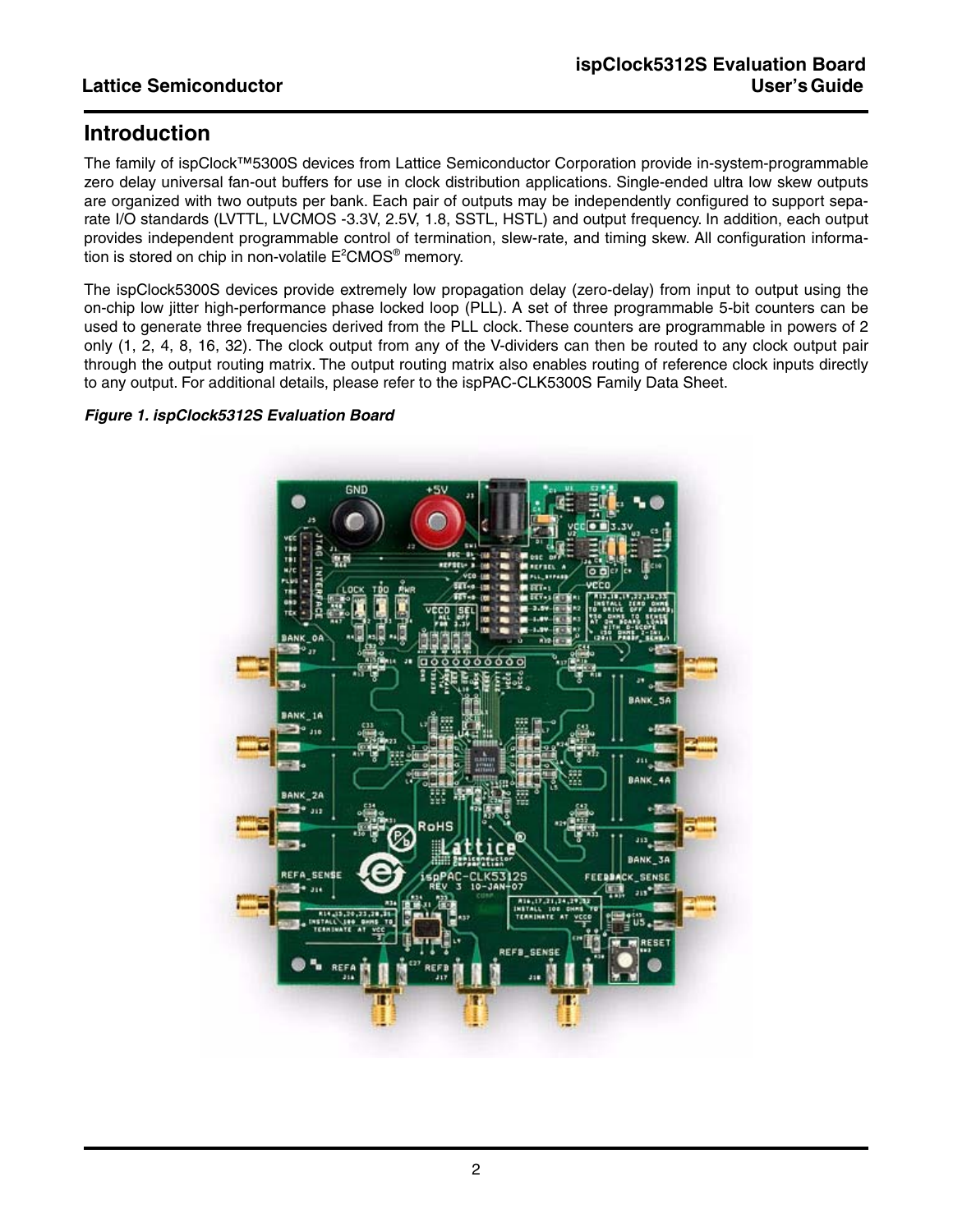# **ispClock5312S Evaluation Board**

The ispClock5312S is the first member of the ispClock5300S family with six output banks and thus has 12 singleended ultra low skew outputs. The ispClock5312S evaluation board features this device with full support circuitry for power, programming, testing, and evaluation. The "A" output for each bank is supported with matched transmission lines, optional on-board termination, and SMA connections at the edge of the board to provide full flexibility in measurement and evaluation. Output 1B is hard-wired to the feedback input to complete the feedback loop of the PLL because, the ispClock5300S family of devices only supports external feedback. Each output bank has separate decoupling to isolate the outputs if they are configured for different frequencies. An on board 100 MHz oscillator with 3.3V CMOS output is connected to the REFB input of the ispClock5312S. The REFA input is connected to an SMA connector for testing with different input frequencies.

For a complete list of the various connections and interfaces used on the ispClock5312S evaluation board, please refer to the schematics in the appendix of this document.

Finally, the ispClock5312S evaluation board is 100% lead free and ROHS compliant as Lattice Semiconductor Corporation is sensitive to environmental issues.

## **Additional Resources**

Additional resources relating to the ispClock5312S Evaluation Board are available on the Lattice web site. Go to: www.latticesemi/boards and navigate to "mixed signal boards" to find the appropriate link. Updates to this document can be found there, as well as sample programs and links to other related items.

# **PAC-Designer®**

PAC-Designer is the software used to develop custom programs for the ispClock5312S device, generate programming files, and manage the download/programming of the device.

PAC-Designer is available for download from the Lattice web site at: www.latticesemi.com/pac-designer.

## **Programming Interface**

JTAG programming is supported with the eight-pin connector J5 and either the USB download cable (HW-USBN-2A) or the parallel download cable (HW-DLN-3C). The Windows-based program PAC-Designer provides an intuitive interface for configuring the ispClock5312S and can be used to either directly program the evaluation board or to export a JEDEC file which can be used with isp $VM^{\circ}$  to program the evaluation board.

ispVM system is available for download from the Lattice web site at: www.latticesemi.com/ispvm.

*Important Note: The board must be un-powered when connecting, disconnecting, or reconnecting the ispDOWN-LOAD® Cable. Always connect the ispDOWNLOAD Cable's GND pin (black wire), before connecting any other JTAG pins. Failure to follow these procedures can in result in damage to the ispClock5312S device and render the board inoperable.*

# **Demo Configuration and Reprogramming**

The ispClock5312S evaluation board is preprogrammed at the factory with a demonstration configuration. This demonstration configuration can be reprogrammed into the evaluation board from PAC-Designer by browsing the library files as shown in [Figure 2.](#page-3-0)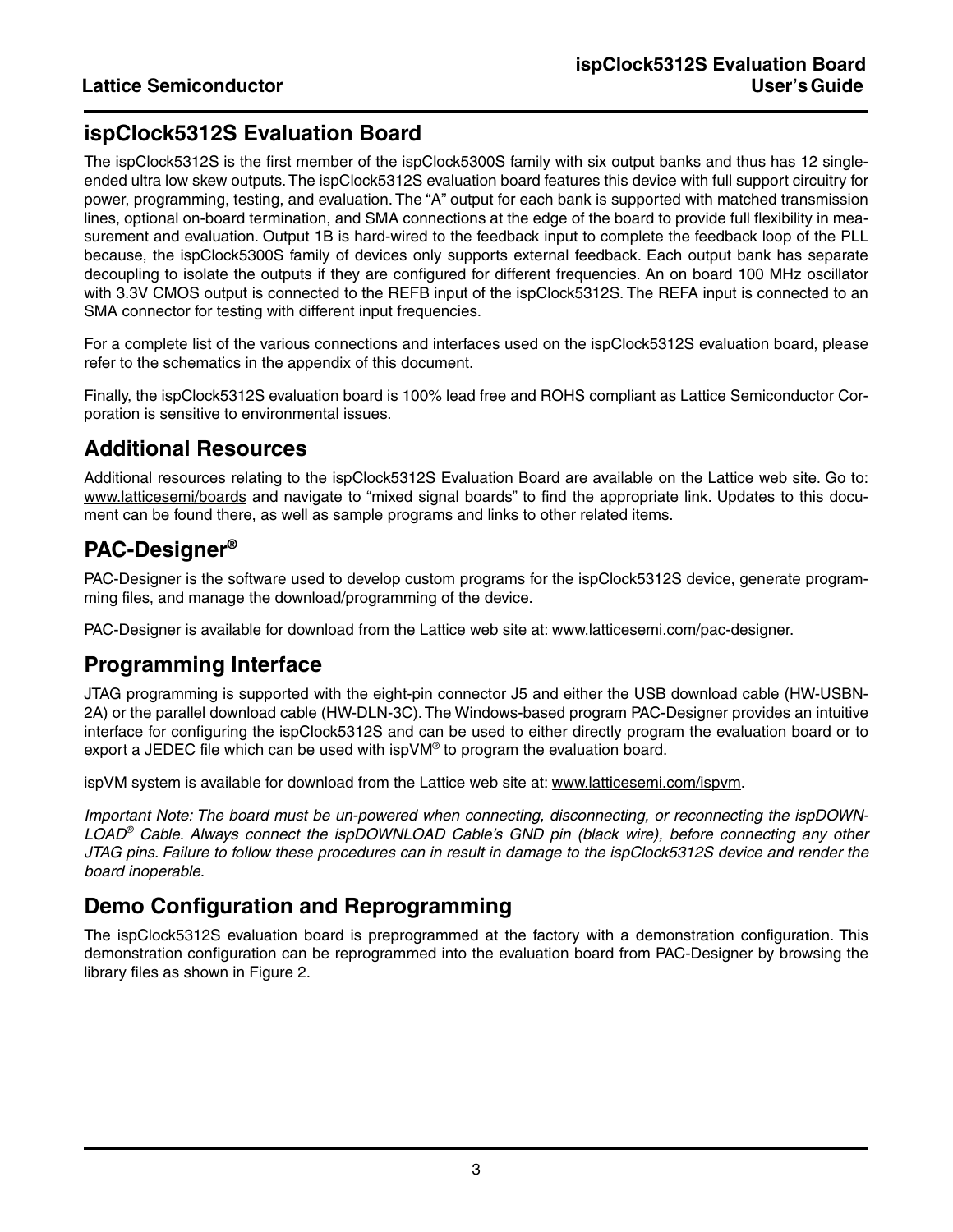<span id="page-3-0"></span>

| Figure 2. Demonstration File in PAC-Designer's Library |  |  |
|--------------------------------------------------------|--|--|
|                                                        |  |  |



## **Power Supply Considerations**

All that is needed to power the ispClock5312S evaluation board is a 5V power supply capable of providing one ampere or more. The board can be powered either by a wall adapter with a 2.5mm coaxial power plug at J3 or from a bench supply with banana plugs at J1 and J2. Once onboard, the five volts is regulated (U1) to provide the 3.3V supply needed for VCCD, VCCA, VCCJ, and VCCO for banks zero, one, and two.

A second adjustable regulator (U2) provides the VCCO for banks three, four, and five and it is programmable using the on-board resistors and three of the DIP-switches of SW1. To bypass the on-board regulators, jumpers J4 and J6 can be cut on the bottom of the board to allow external supplies to power the ispClock5312S.

# **Input/Output Connections**

This board incorporates tapered transitions from the SMA connectors to the matched 50-ohms microstrip transmission lines. All of the output transmission lines are matched in length to the sense signals (REFA, REFB, and FEED-BACK) to support accurate timing measurements both for bank-to-bank and input to output. The header at J8 provides access to the essential control and monitor signals of the ispClock5312S such as REFSEL, PLL\_BYPASS, OEX, OEY, LOCK, and RESET.

An off-board CMOS clock can be used by connecting to the REFA (J16) SMA connector. The ispClock5312S can also be driven from an external differential clock source by moving the zero-ohm resistor from the R35 location to the R37 location and connecting the clocks to both REFA and REFB inputs (J16 and J17). When an external clock source is used, switches 1 and 2 of DIP-switch SW1 should be in the left position (OSC OFF and REFSEL A).

# **On-Board Termination**

The ispClock5312S evaluation board is equipped with zero-ohm 0603 SMD resistors in series with the six outputs and their corresponding SMA connectors in order to drive an off-board CMOS loads. This is shown in Figure 3-A. However, these resistors can be replaced and additional resistors added to employ a variety of termination networks to match the desired output mode. In Figure 3-B the zero-ohm resistor is replaced with a 950-ohm sense resistor and a load resistor is added to ground. The input impedance of the oscilloscope provides a 20:1 probe attenuation. A small (5pF to 10pF) cap can be added on top of the load resistor to simulate a CMOS input. In Figure 3-C a divider network terminates the transmission line at 1/2 VCCO into a 50-ohm load and the 950-ohm resistor allows sensing by the oscilloscope with a 20:1 probe attenuation. A low value capacitor (5pF to 10pF) can be soldered on top of the 100-ohm resistor to ground to simulate an input to SSTL logic.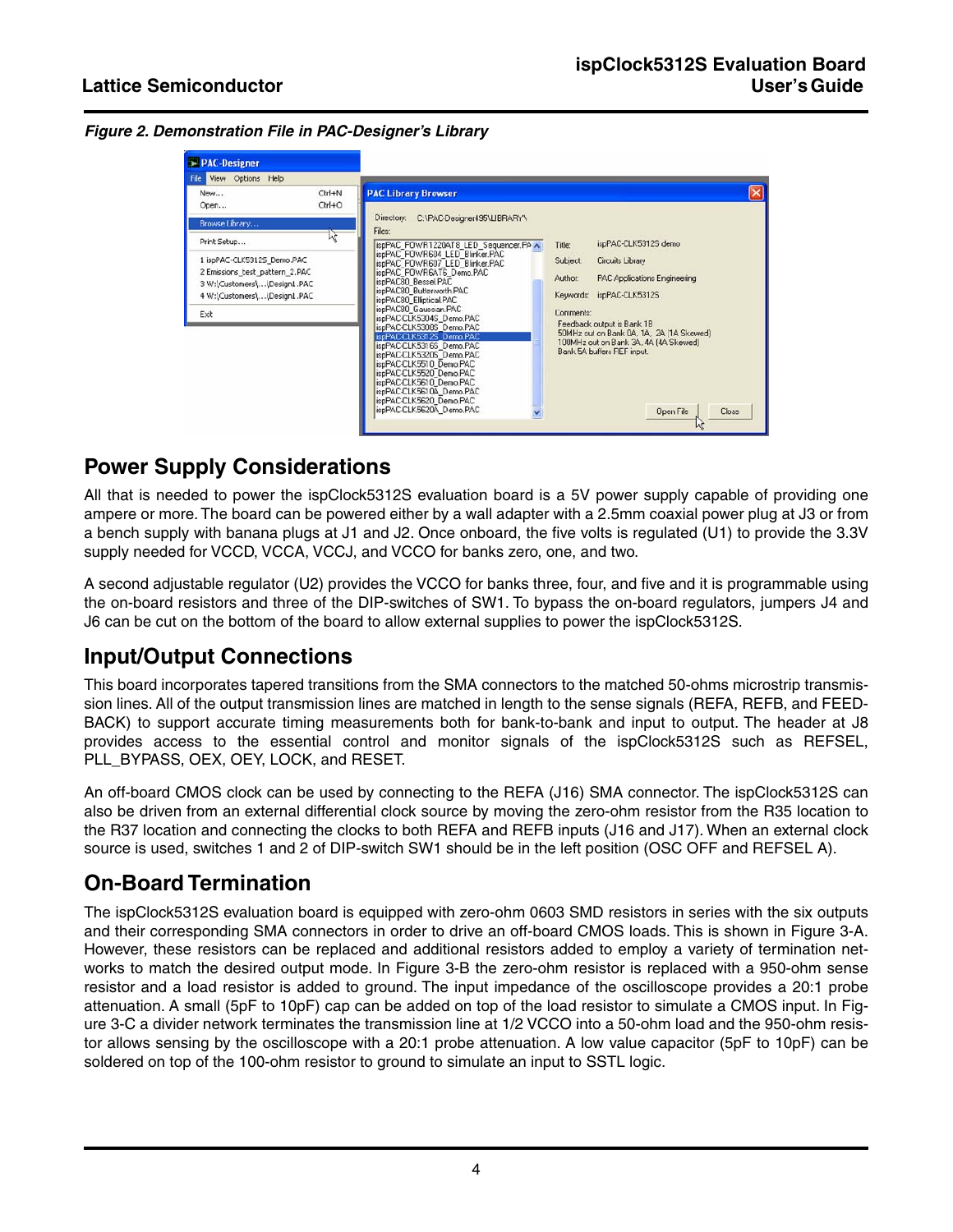

*Figure 3. Onboard Output Termination Options*

The ispClock5312S evaluation board also supports input termination for the reference clock inputs and the feedback input if they are configured as SSTL. For CMOS operation (default) nothing needs to be added to the board. For each SSTL input there is a set of pads on the backside of the board for a resistor and capacitor to terminate the input as close to the device as possible. In addition, for SSTL termination pin 8 of the header J8 needs to be connected to either pin 9 or 10 of the same header or connected off board to an adjustable supply to set the termination voltage. Note the voltage applied at pin 8 of J8 will be twice the termination voltage as U3 divides the input voltage in half, see Figure 4 and the schematic in the appendix for more details.

### *Figure 4. Optional Input Termination for SSTL*



## **DIP Switch**

To simplify the use of the ispClock5312S evaluation board an 8-position DIP switch (SW1) is provided for the more common adjustments. The switch can roughly be divided into four sections; reference oscillator control, PLL control, output enables, and VCCO control. Table 1 lists the switches and their respective functions. Note that for switch sections 6, 7, and 8 only one should be on at a time. The default setting with all the switches to the left (off) enables the onboard oscillator, selects that as the clock reference, and allows the PLL to lock to that frequency.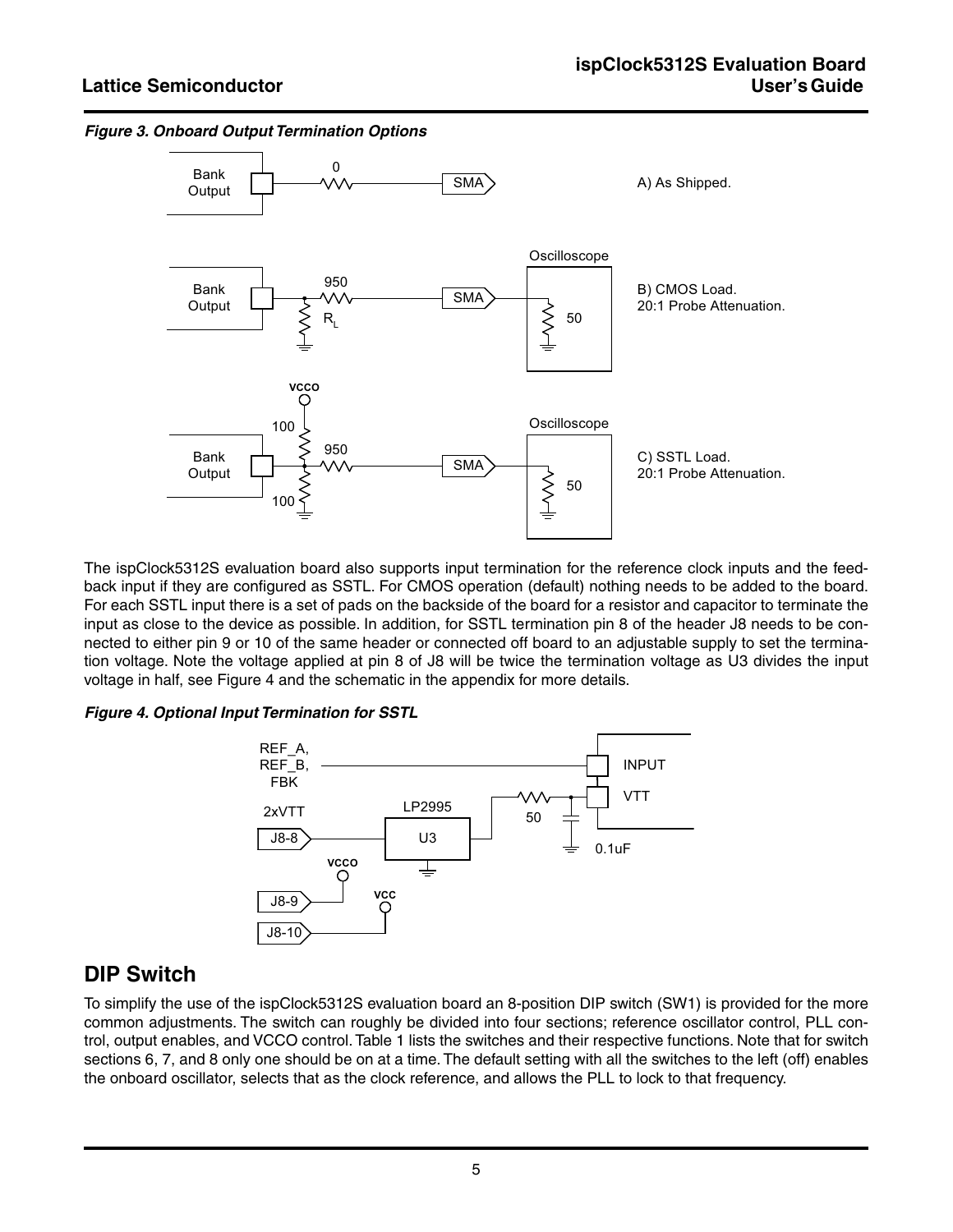#### *Table 1. DIP Switch Functions*

| Off (to the left)  | <b>SW1 - Section</b> | ON (to the right) |
|--------------------|----------------------|-------------------|
| Oscillator On      |                      | Oscillator Off    |
| $REFSEL = B$       | 2                    | $REFSEL = A$      |
| <b>VCO Enabled</b> | 3                    | PLL-Bypass        |
| $OEX=0$            | 4                    | $OEX=1$           |
| $OEY=0$            | 5                    | $OEY=1$           |
| $VCCO = 3.3V$      | 6                    | $VCCO=2.5V$       |
| $VCCO = 3.3V$      |                      | $VCCO=1.8V$       |
| $VCCO = 3.3V$      | 8                    | $VCCO=1.5V$       |

## **Measuring Zero Delay and Bank-to-Bank Skew**

The transmission lines for the outputs are matched in length (and thus time) to the sense lines (FEEDBACK, REF\_A, and REF\_B). Thus, when matched SMA cables are used to connect the outputs to an oscilloscope the rising edges will be aligned as shown in Figure 5. Here the green trace (probe-2) displays the feedback as sensed by the on-board 950-ohm resistor (see the schematic) while the other traces illustrate the synchronization of the outputs. By double clicking the Skew Manager in PAC-Designer (see Figure 6), the skew between outputs is set to about 300ps. The ispClock5312S is then reprogrammed and the resulting measurement is shown in Figure 7. Note the feedback signal has been replaced with an output.

### *Figure 5. Outputs are Synchronized with the Feedback Input*

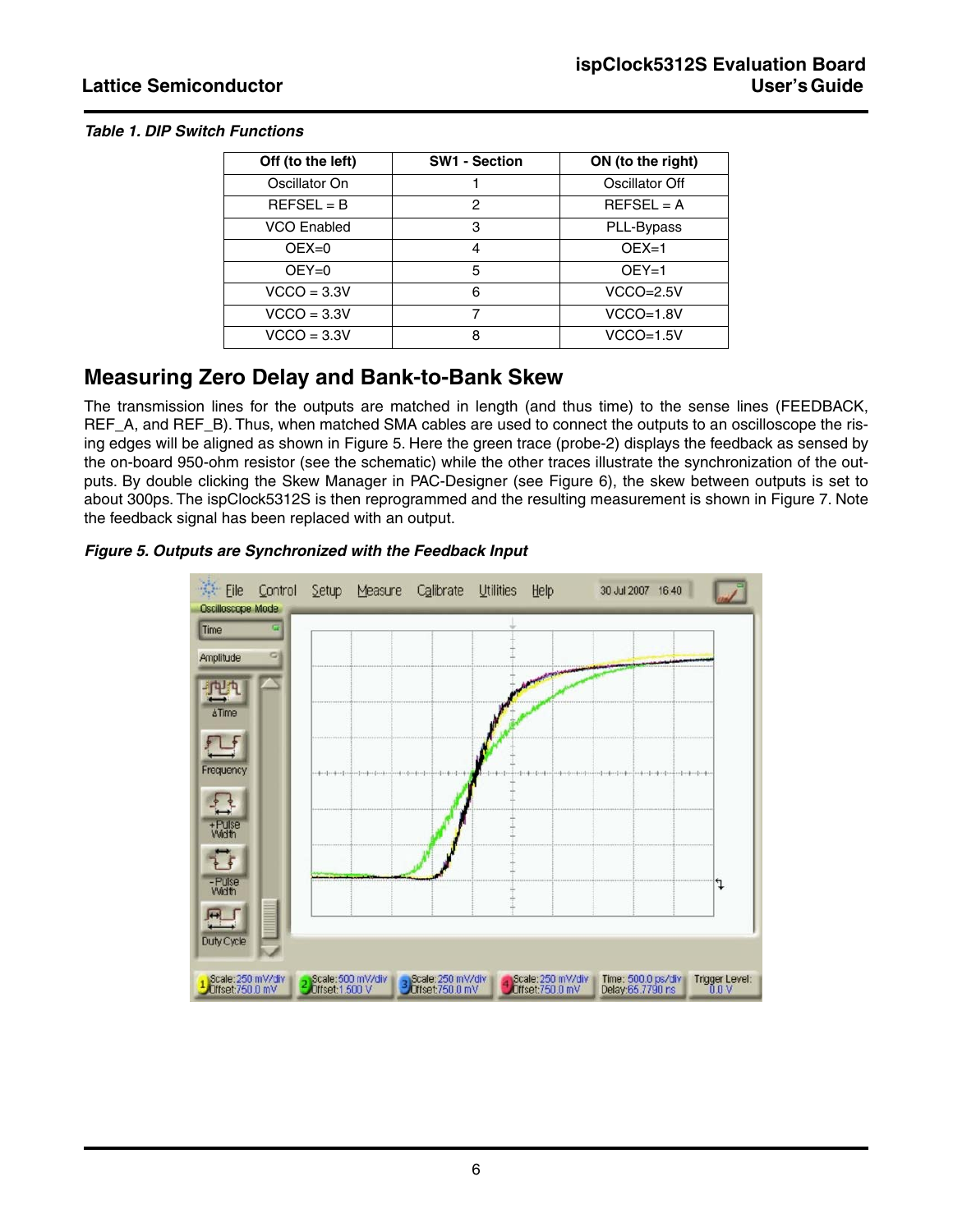|  |  | Figure 6. PAC-Designer Skew Manager and Settings Dialog |  |  |
|--|--|---------------------------------------------------------|--|--|
|  |  |                                                         |  |  |

| ispPAC-CLK5312S             |                     |                                         |                                                              |  |  |
|-----------------------------|---------------------|-----------------------------------------|--------------------------------------------------------------|--|--|
|                             | <b>Skew Manager</b> |                                         |                                                              |  |  |
| <b>Skew</b>                 | Skew Step-<br>Fine  | $1TU = 0.16$ ns<br>$\blacktriangledown$ | <b>OK</b><br>Cancel                                          |  |  |
| Manager r<br>$1TU = 0.16ns$ | <b>Output</b>       | Output Type                             | Output A Skew<br>Output B Skew                               |  |  |
|                             | BANK 0              | LVTTL / LVCMOS33 / SSTL_3               | $OTU = 0.00ns$<br>$0TU = 0.00ns$<br>$\blacktriangledown$     |  |  |
|                             | <b>BANK 1</b>       | LVTTL / LVCMOS33 / SSTL 3               | $OTU = 0.00ns$<br>$0TU = 0.00ns$                             |  |  |
|                             | BANK <sub>2</sub>   | LVTTL / LVCMOS33 / SSTL 3               | $OTU = 0.00ns$<br>$2TU = 0.31ns$<br>$\overline{\phantom{a}}$ |  |  |
|                             | BANK <sub>3</sub>   | LVTTL / LVCMOS33 / SSTL 3               | $OTU = 0.00ns$<br>$4TU = 0.63ns$                             |  |  |
|                             | BANK 4              | LVTTL / LVCMDS33 / SSTL 3               | $OTU = 0.00ns$<br>$6TU = 0.94$ ns<br>۰                       |  |  |
|                             | BANK 5              | LVTTL / LVCMOS33 / SSTL 3               | $OTU = 0.00ns$<br>$0TU = 0.00ns$                             |  |  |

*Figure 7. Outputs are Skewed 300ps*

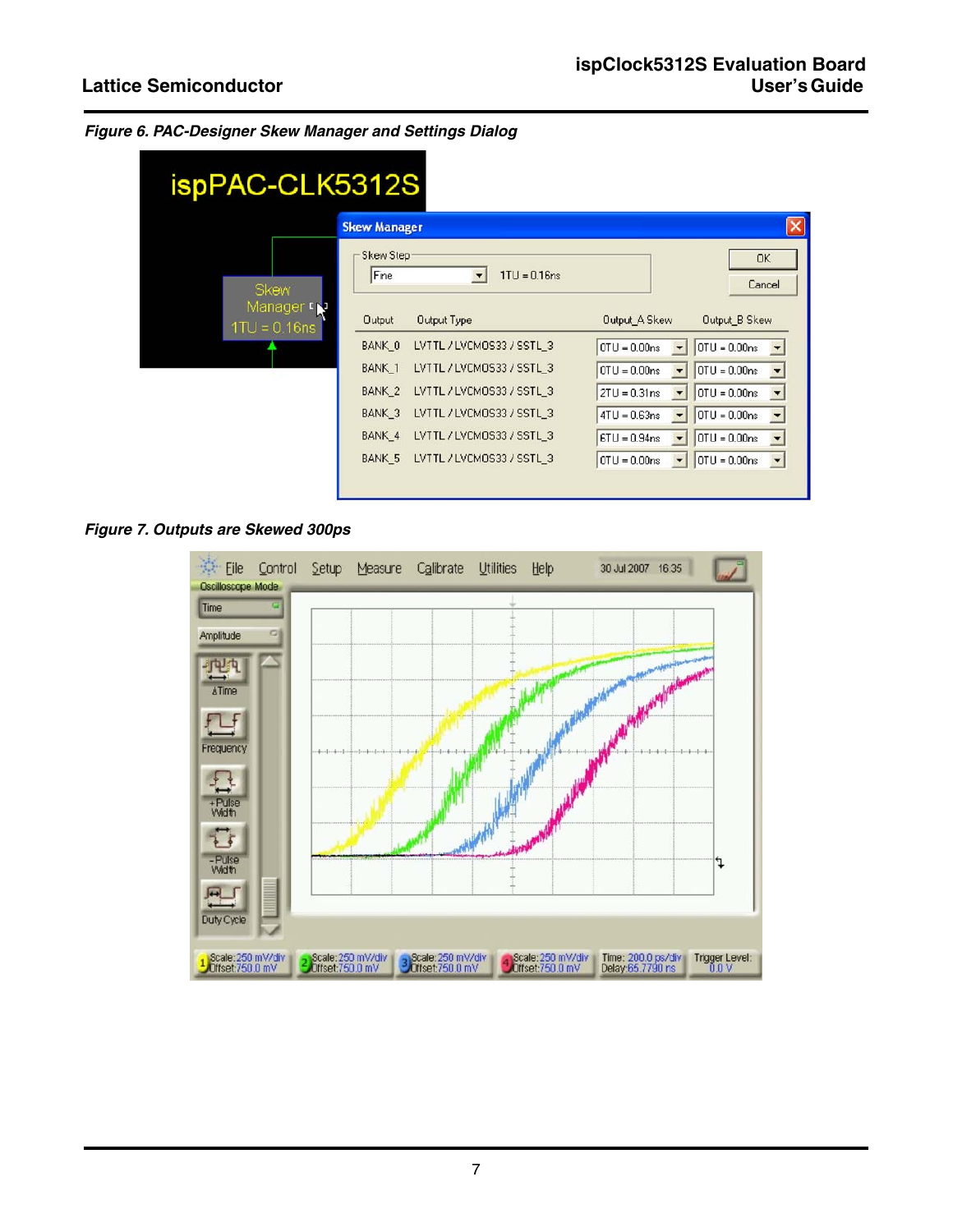# **ispClock5312S Evaluation Board Bill of Materials**

| Quantity         | <b>Ref Des</b>                                            | <b>Description</b>                     | <b>Manufacturer</b>   | <b>Part Number</b> |
|------------------|-----------------------------------------------------------|----------------------------------------|-----------------------|--------------------|
| $\mathbf{2}$     | C12, 25                                                   | 0.1uF SMD 0402 Ceramic Capacitor       | Kemet                 | C0402C104K9PACTU   |
| $\overline{c}$   | C48, 49                                                   | 0.01uF SMD 0402 ceramic capacitor      | Kemet                 | C0402C103K4RACTU   |
| 15               | C1, 2, 5, 6, 8, 10, 27, 28, 32,<br>33, 34, 42, 43, 44, 45 | 0.1uF SMD 0603 ceramic capacitor       | Panasonic             | ECJ-1VB1C104K      |
| 8                | C11,26 CO_03, 13,<br>23, 33, 43, 53                       | 6.8uF 6.3V SMD 0805 tantalum capacitor | Rohm                  | TCP0J685M8R        |
| 6                | CO_01,11, 21,<br>31, 41, 51                               | 330pF SMD 0805 ceramic capacitor       | Kemet                 | C0805C331K5RACTU   |
| 6                | CO_02, 12, 22,<br>32, 42, 52                              | 3.3nF SMD 0805 ceramic capacitor       | Kemet                 | C0805C332K5RACTU   |
| 4                | C3, 4, 7, 9                                               | 10uF 10V SMD tantalum capacitor        | AVX Corp.             | TPSA106K010R0900   |
| 1                | D <sub>1</sub>                                            | Schottky diode SMD                     | ON Semi               | MBR120VLSFT1G      |
| 1                | D <sub>2</sub>                                            | Blue LED SMD 1206                      | LiteOn                | LTST-C150TBKT      |
| 1                | D <sub>3</sub>                                            | Red LED SMD 1206                       | LiteOn                | LTST-C150KRKT      |
| 1                | D <sub>4</sub>                                            | Green LED SMD 1206                     | LiteOn                | LTST-C150KGKT      |
| 1                | JЗ                                                        | 2.5mm DC power connector               | CUI Inc.              | PJ-102B            |
| 1                | J2                                                        | Red banana jack                        | SPC Tech.             | 845-R              |
| 1                | J1                                                        | Black banana jack                      | SPC Tech.             | 845-B              |
| 1                | J <sub>5</sub>                                            | 8-position pin header                  | Molex                 | 22-28-4084         |
| 11               | J7,9,10-18                                                | SMA Connector PCB End Launch           | Johnson               | 142-0701-801       |
| 10               | $L1-L10$                                                  | 300 ohm Signal Ferrite SMD 0805        | Stewart               | LI0805G301R-10     |
| 1                | X1                                                        | 100 MHz Clock Source                   | <b>ECS</b>            | ECS-3953M-1000BN   |
| 1                | R <sub>1</sub>                                            | 178k 5% resistor SMD 0805              | Yageo                 | RC0805FR-07178KL   |
| 1                | R <sub>2</sub>                                            | 301k 5% resistor SMD 0805              | Yageo                 | RC0805FR-07301KL   |
| 1                | R <sub>3</sub>                                            | 73.2k 1% resistor SMD 0805             | Yageo                 | RC0805FR-0773K2L   |
| 1                | R <sub>7</sub>                                            | 31.6k 1% resistor SMD 0805             | Yageo                 | RC0805FR-0731K6L   |
| 1                | R <sub>12</sub>                                           | 100k 1% resistor SMD 0805              | Yageo                 | RC0805FR-07100KL   |
| 3                | R25,26,27                                                 | 953 ohm 1% resistor SMD 0603           | Yageo                 | RC0603FR-07953RL   |
| $\boldsymbol{2}$ | R38, 43                                                   | 10k 5% resistor SMD 0805               | Yageo                 | RC0805JR-0710KL    |
| 8                | R4, 5, 6, 8-11, 39                                        | 1k 5% resistor SMD 0805                | Yageo                 | RC0805JR-071KL     |
| $\overline{c}$   | R47,48                                                    | 4.7k 5% resistor SMD 0805              | Yageo                 | RC0805JR-074K7L    |
| 8                | R13,18,19, 22,<br>30, 33, 35, 36                          | Zero-ohm resistor 5% SMD 0603          | Yageo                 | RC0603JR-070RL     |
| 1                | SW <sub>1</sub>                                           | Slide Sw 8POS SMD                      | <b>ITT Industries</b> | SDA08H1SBD         |
| 1                | SW <sub>2</sub>                                           | Momentary Switch SMD                   | Panasonic             | EVQ-QXT03W         |
| 1                | U1                                                        | 3.3V fixed regulator SMD 8SOIC         | Texas Inst.           | TPS77733D          |
| 1                | U <sub>2</sub>                                            | Adj LDO Regulator SMD 8SOIC            | Texas Inst.           | TPS77701D          |
| 1                | U <sub>3</sub>                                            | DDR Term Regulator SMD 8SOIC           | National Semi.        | LP2995M            |
| $\mathbf{1}$     | U4                                                        | IspPAC-CLK5312S                        | Lattice               |                    |
| 1                | U <sub>5</sub>                                            | 74LVC3G34 Triple Buffer 8-SSOP         | Texas Inst.           | SN74LVC3G34DCTR    |

# **References**

• ispPAC-CLK5300S Family Data Sheet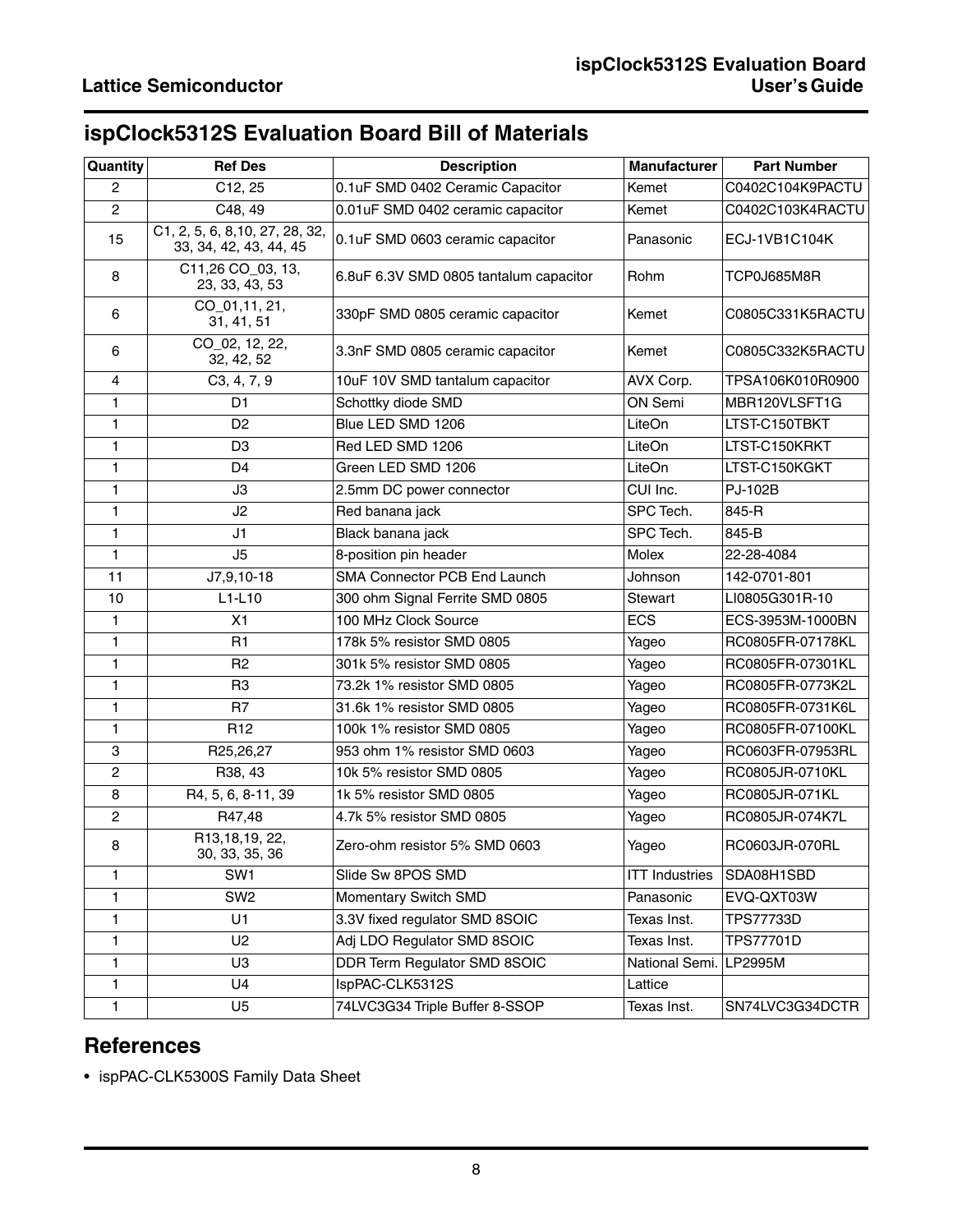# **Ordering Information**

| <b>Description</b>                     | <b>Ordering Part Number</b> | <b>China RoHS Environment-Friendly</b><br>Use Period (EFUP) |
|----------------------------------------|-----------------------------|-------------------------------------------------------------|
| <b>lispClock5312S Evaluation Board</b> | PACCLK5312S-EVN             |                                                             |

# **Technical Support Assistance**

- Hotline: 1-800-LATTICE (North America)
	- +1-503-268-8001 (Outside North America)
- e-mail: techsupport@latticesemi.com
- Internet: www.latticesemi.com

## **Revision History**

| <b>Date</b><br>. | /ersion | Change<br>Summary |
|------------------|---------|-------------------|
| 2007 ،           | ∩⊣      | Initial           |
| August           | J I .U  | release.          |

© 2007 Lattice Semiconductor Corp. All Lattice trademarks, registered trademarks, patents, and disclaimers are as listed at www.latticesemi.com/legal. All other brand or product names are trademarks or registered trademarks of their respective holders. The specifications and information herein are subject to change without notice.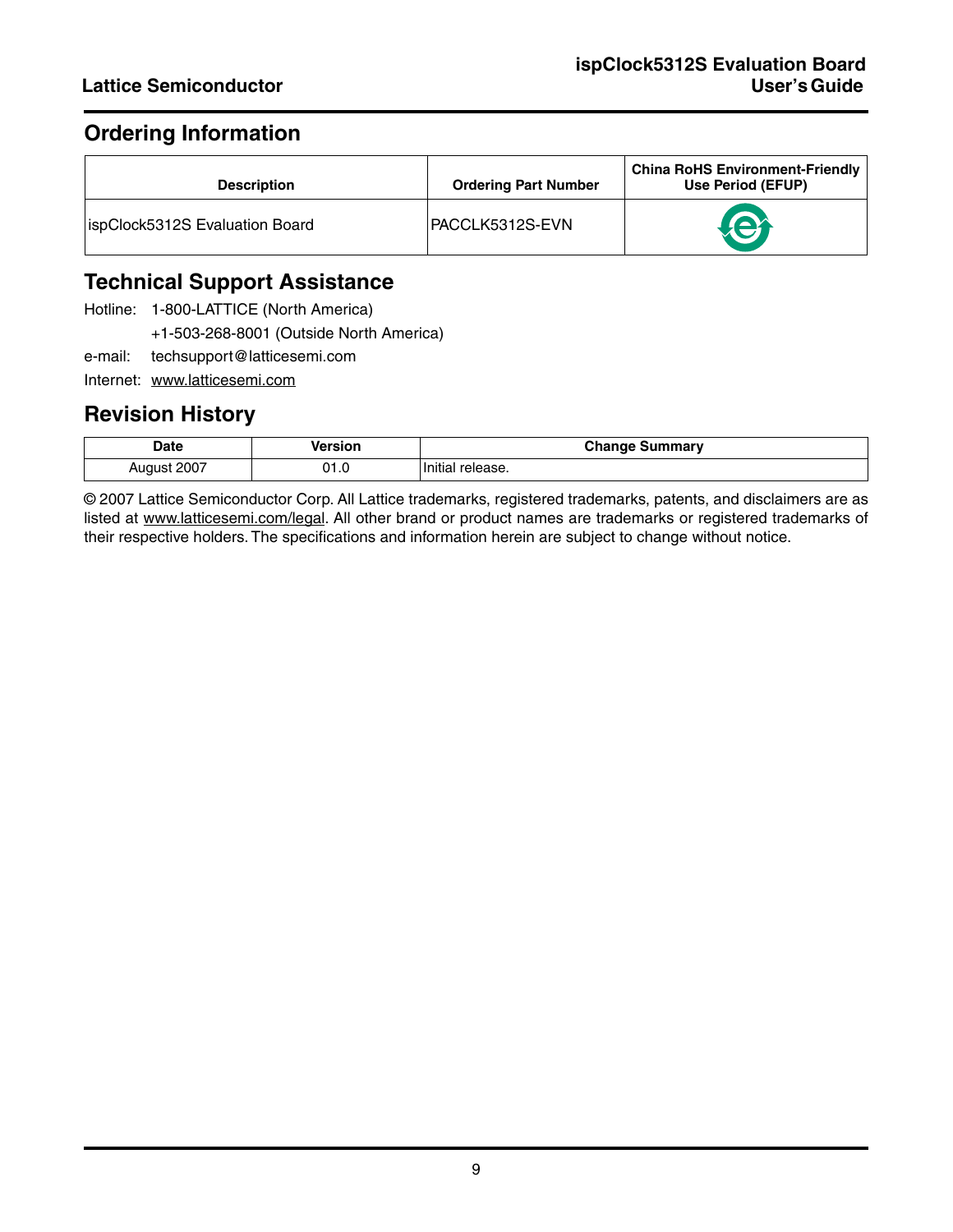# **Appendix A. Schematic**

*Figure 8. ispClock5312S Inputs, JTAG, Core and PLL*

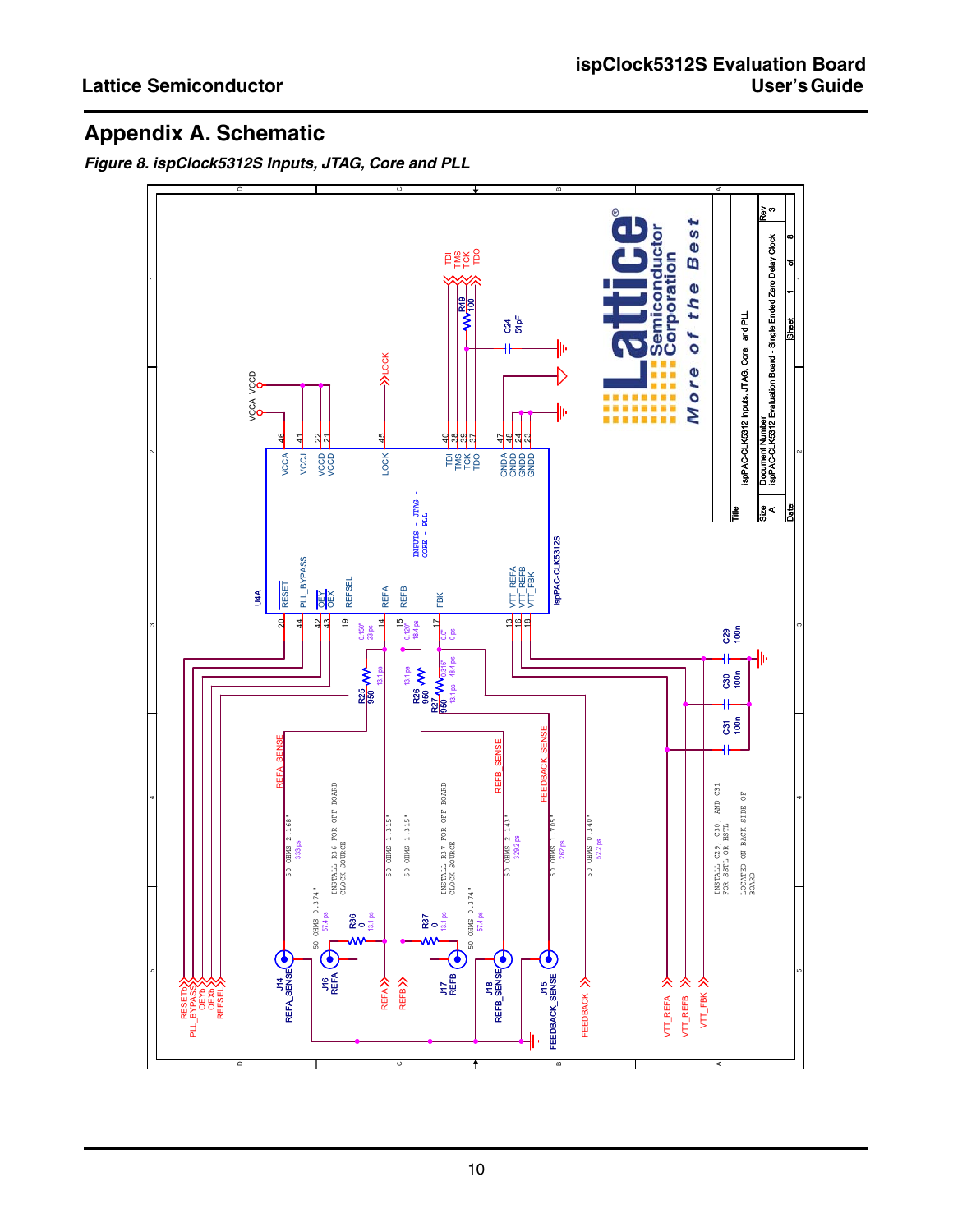

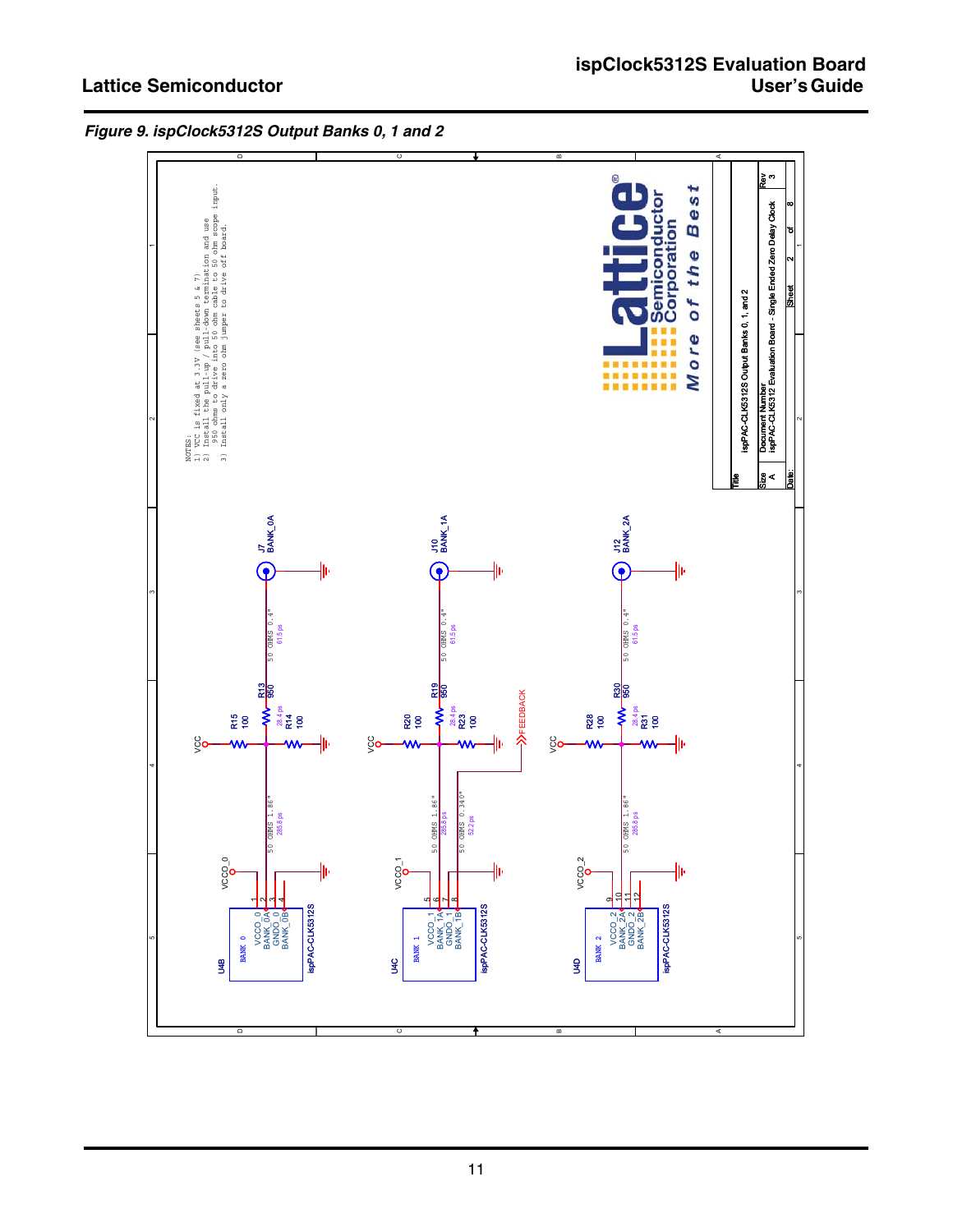

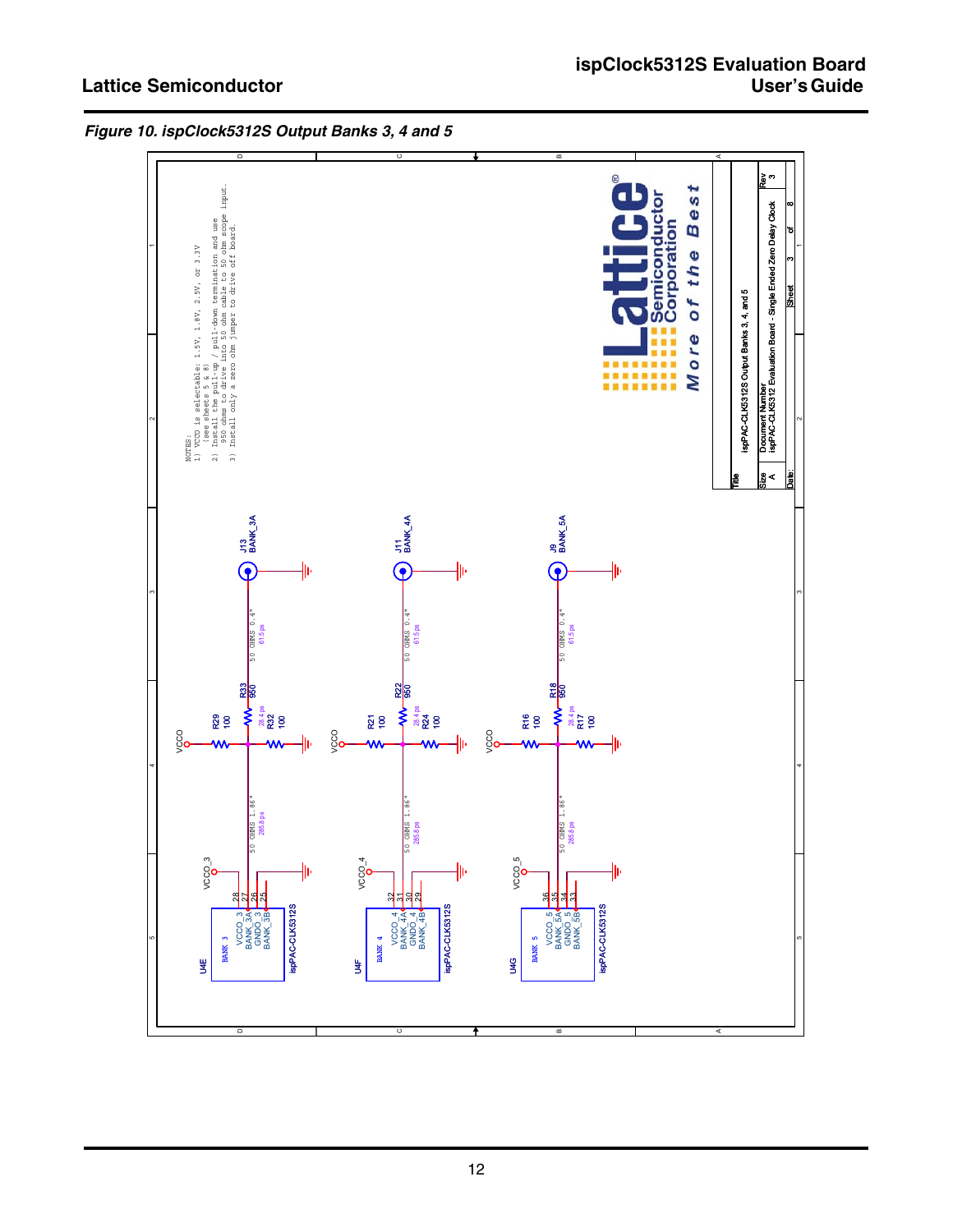

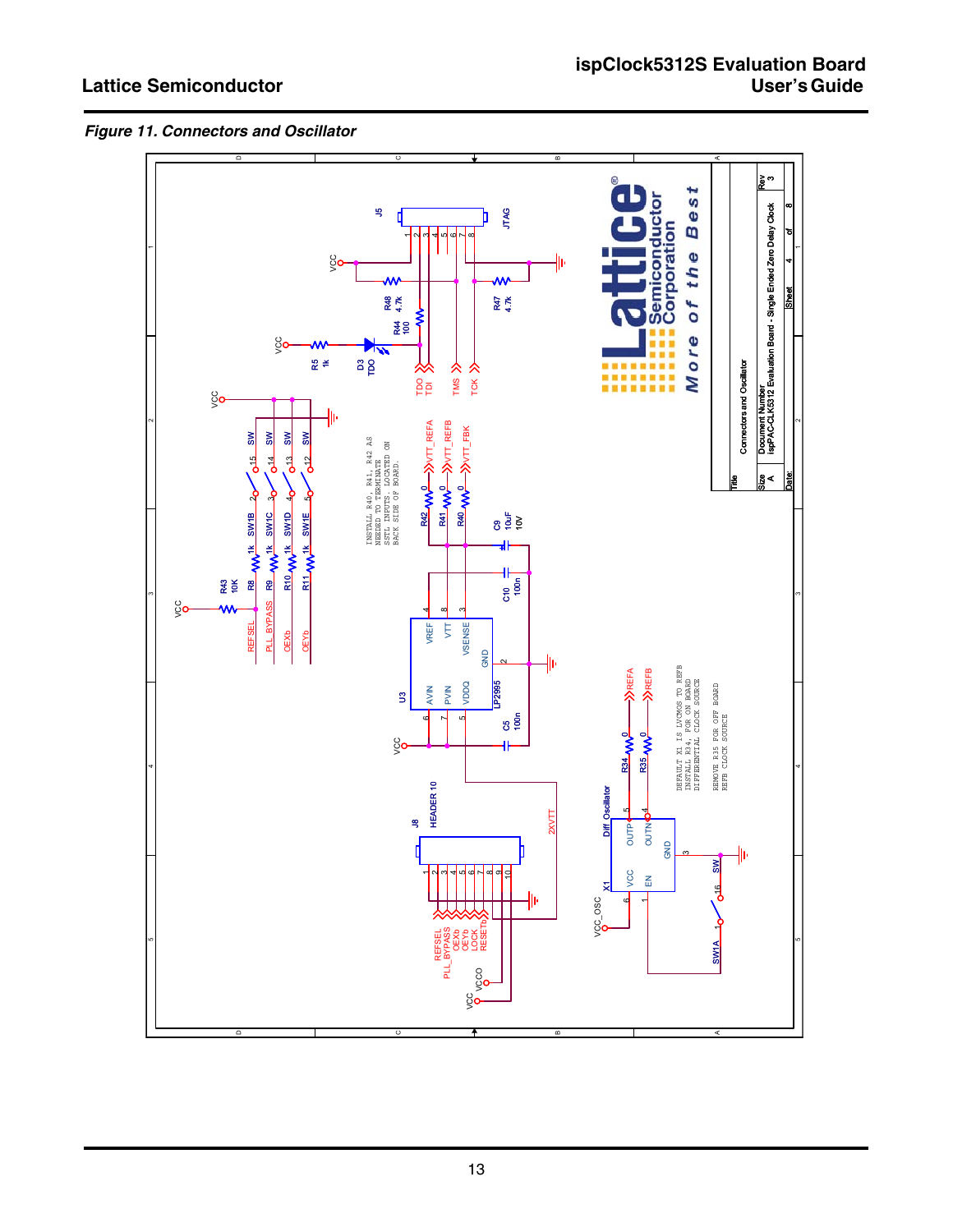

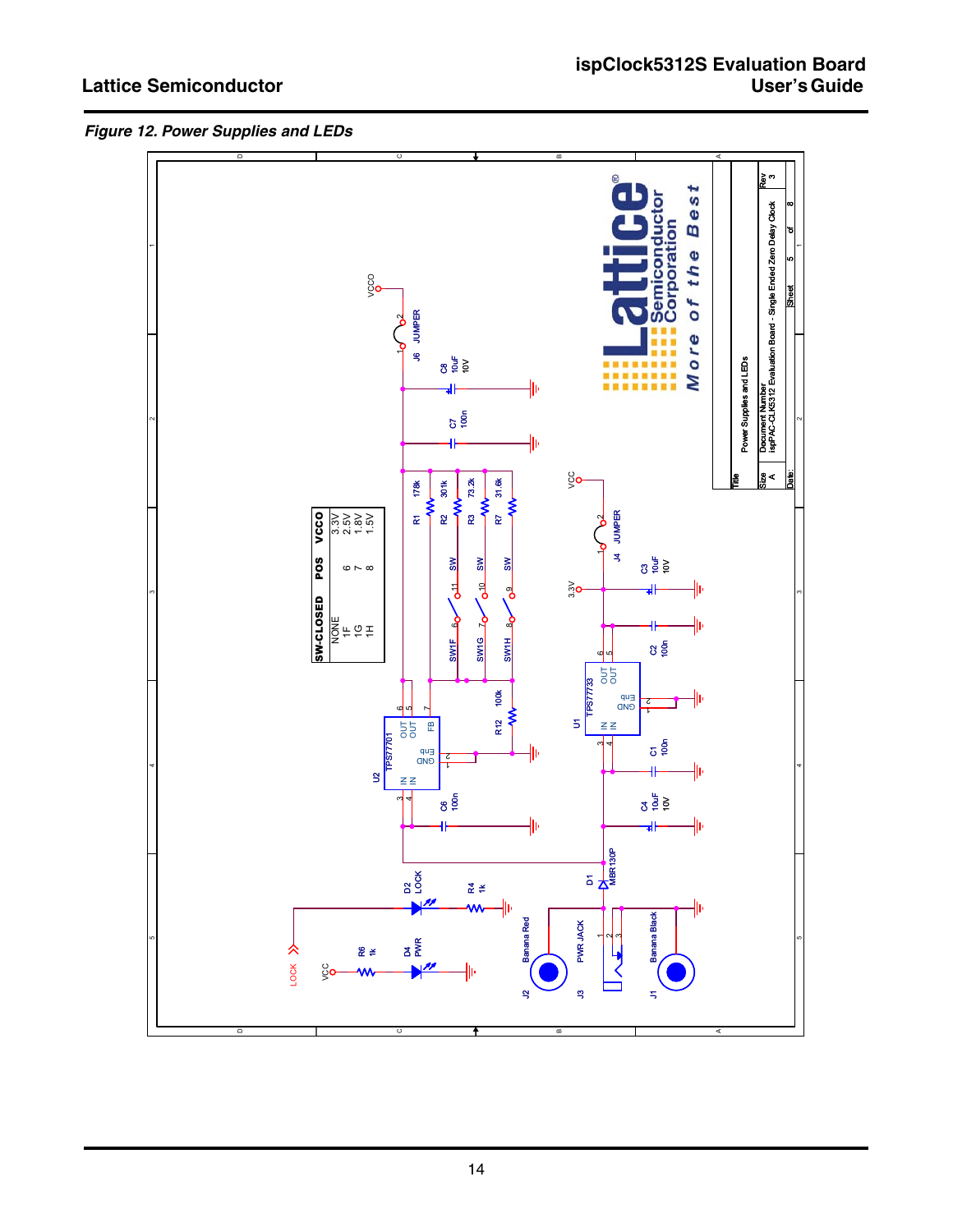

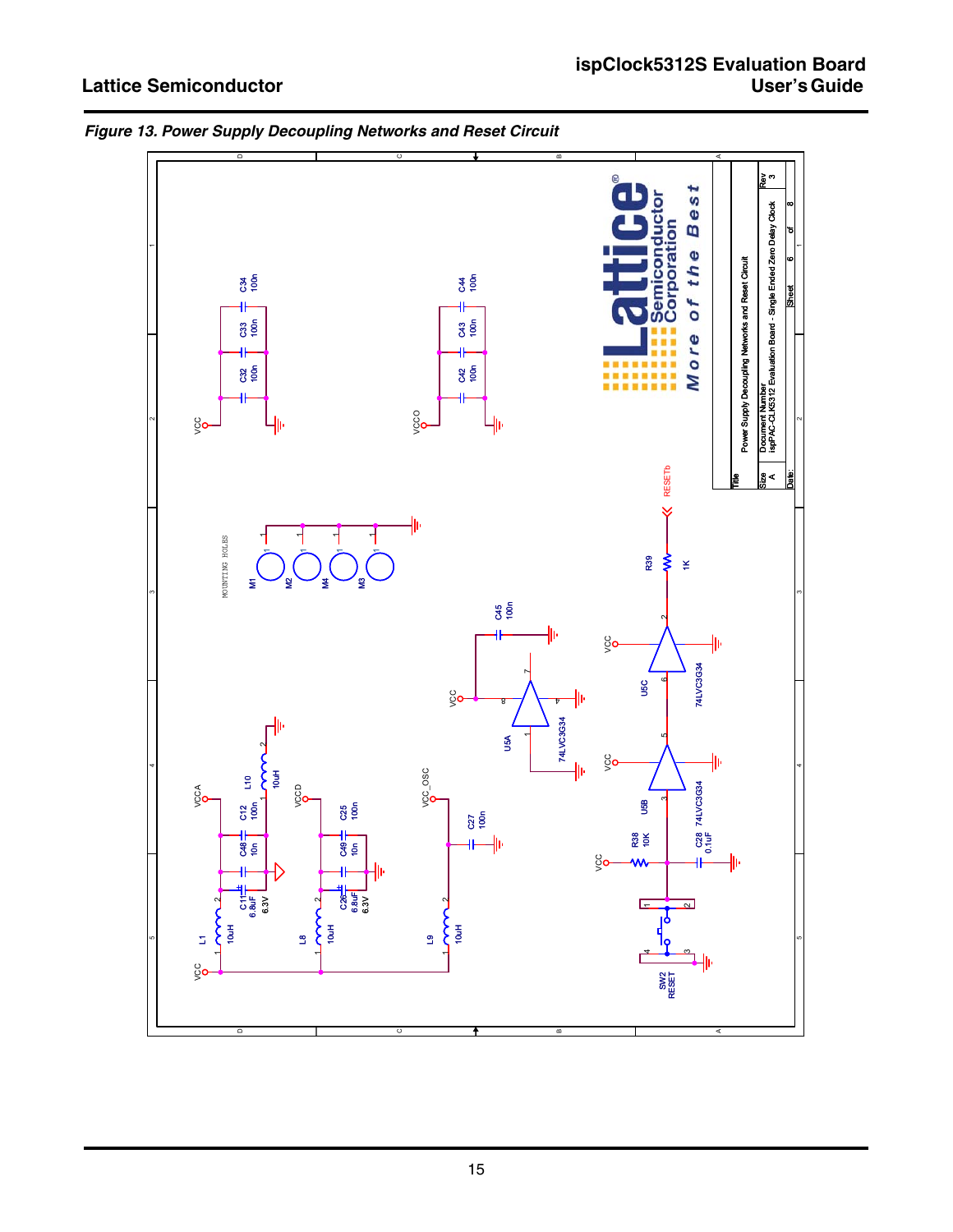

*Figure 14. Banks 0, 1 and 2 Power Supply Decoupling Networks*